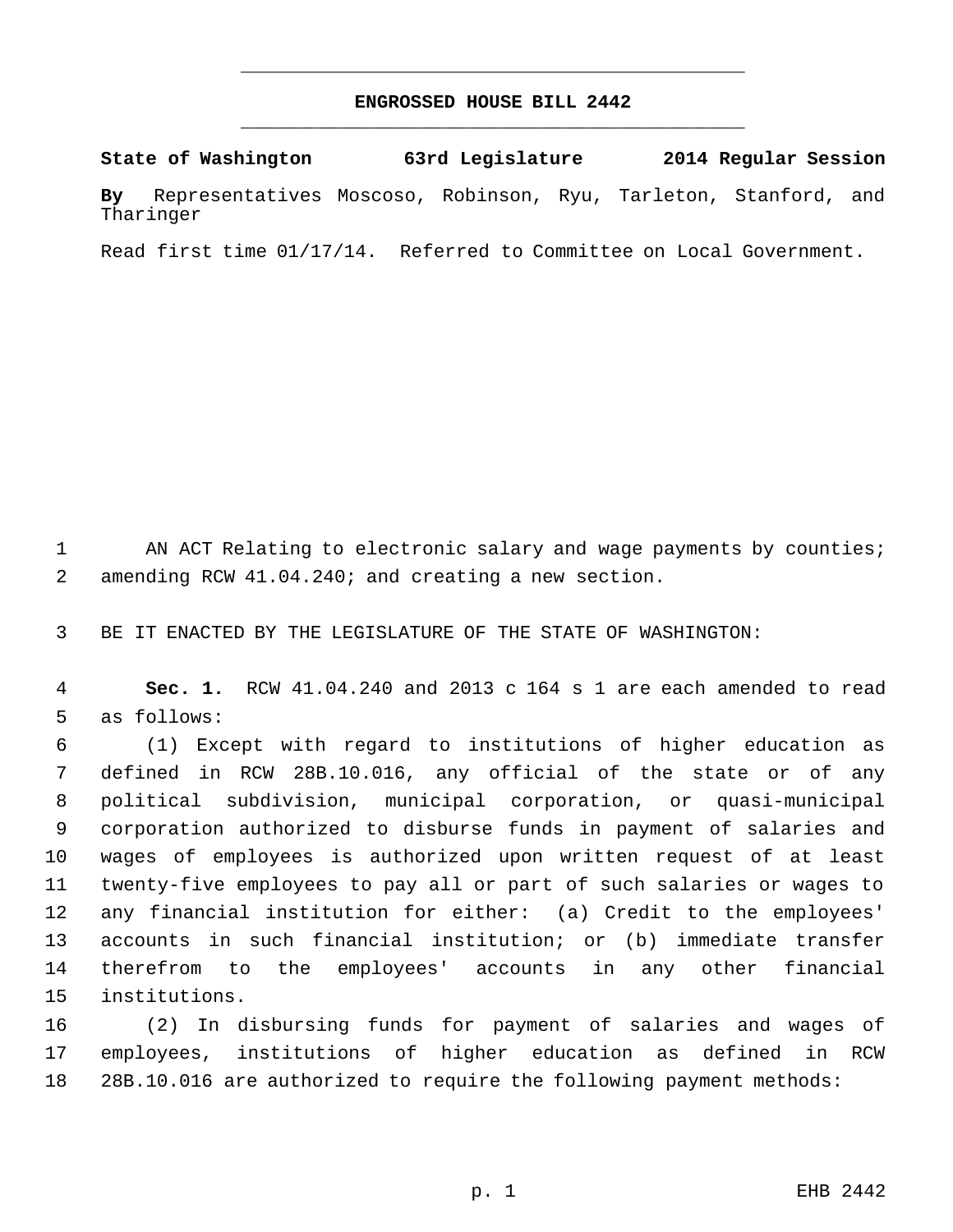(a) For employees who have an account in a financial institution, payment to any financial institution for either: (i) Credit to the employees' accounts in such financial institution; or (ii) immediate transfer therefrom to the employees' accounts in any other financial institutions; and

 (b) For employees who do not have an account in a financial institution, payment by alternate methods such as payroll cards.

 (3) Nothing in this section shall be construed as authorizing any employer to require the employees to have an account in any particular financial institution or type of financial institution. A single warrant may be drawn in favor of such financial institution, for the total amount due the employees involved, and written directions provided to such financial institution of the amount to be credited to the account of an employee or to be transferred to an account in another financial institution for such employee. The issuance and delivery by the disbursing officer of a warrant in accordance with the procedure set forth herein and proper indorsement thereof by the financial institution shall have the same legal effect as payment directly to the employee.

 (4) Conservation districts as established and authorized under chapter 89.08 RCW are exempt from the requirement to obtain a written request of twenty-five employees as required in subsection (1) of this section, and may disburse funds in payment of salaries and wages of employees consistent with this chapter and RCW 89.08.215.

 (5) Counties, in disbursing funds for payment of salaries and wages 26 of employees in accordance with subsection (1) of this section, may 27 elect to use the payment methods established in subsection (2)(a) and 28 (b) of this section for all employees. Use of the disbursement methods authorized by this subsection (5) must be approved, by ordinance, by 30 the county legislative authority.

 (6) For the purposes of this section "financial institution" means any bank or trust company established in this state pursuant to chapter 2, Title 12, United States Code, or Title 30 RCW, and any credit union established in this state pursuant to chapter 14, Title 12, United States Code, or chapter 31.12 RCW, and any mutual savings bank established in this state pursuant to Title 32 RCW, and any savings and loan association established in this state pursuant to chapter 12, Title 12, United States Code, or Title 33 RCW.